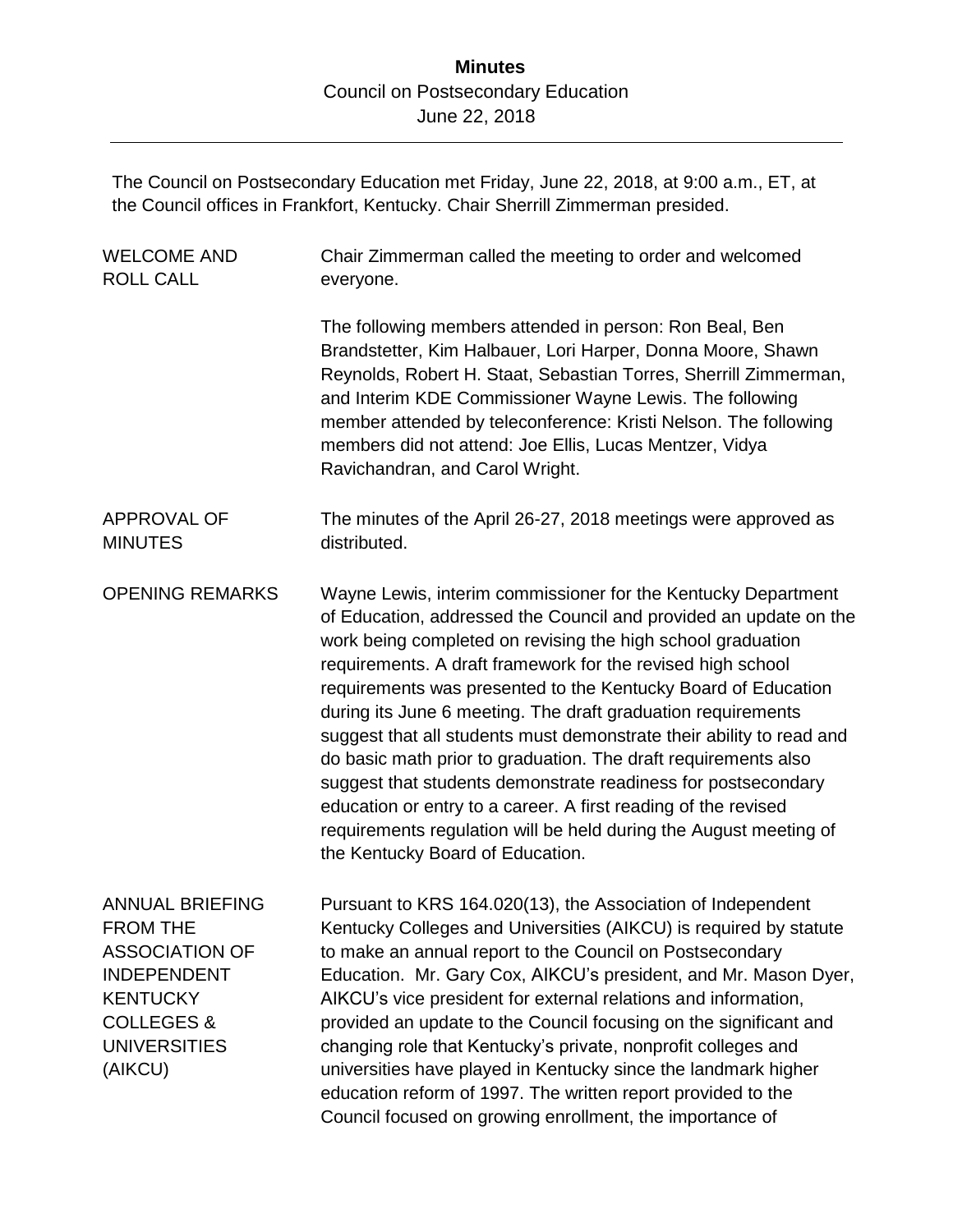statewide student financial aid, degrees awarded, and the overarching challenges facing small, private colleges both in Kentucky and nationally.

Following their report, Mr. Cox described a unique effort being undertaken by a majority of the AIKCU institutions: the Optimizing Academic Balance (OAB) study. The study, funded by a major grant from the James Graham Brown Foundation, is provides campus leaders with the information to make decisions about how to most effectively allocate scarce resources. OAB maps the costs associated with each academic program, then compares those costs with the revenue produced. To date, ten AIKCU members have completed the OAB process through phase two of the fouryear project. It has already identified more than \$10 million in potential efficiency gains.

Dr. Michael Carter, president of Campbellsville University, spoke to the Council on how the study has impacted their operations on campus and their future decisions.

2018-19 TUITION AND MANDATORY FEE RECOMMENDATIONS Mr. Bill Payne, CPE's vice president for finance and administration, and Mr. Shaun McKiernan, CPE's senior associate for finance and administration, presented the 2018-19 Tuition and Mandatory Fee Recommendations for the public four-year universities and KCTCS. Each of the recommendations complied with the rates adopted by the Council at its April 27, 2018 meeting. Those rates were:

For Universities

- Maximum base rate increase for resident undergraduate students of no more than 6.0% over two years, and no more than 4.0% in any one year.
- Market competitive rates for graduate and online courses.

### For KCTCS

Maximum increase for resident students of no more than \$12.<sup>00</sup> per credit hour over two years, and no more than \$8.<sup>00</sup> per credit hour in any one year.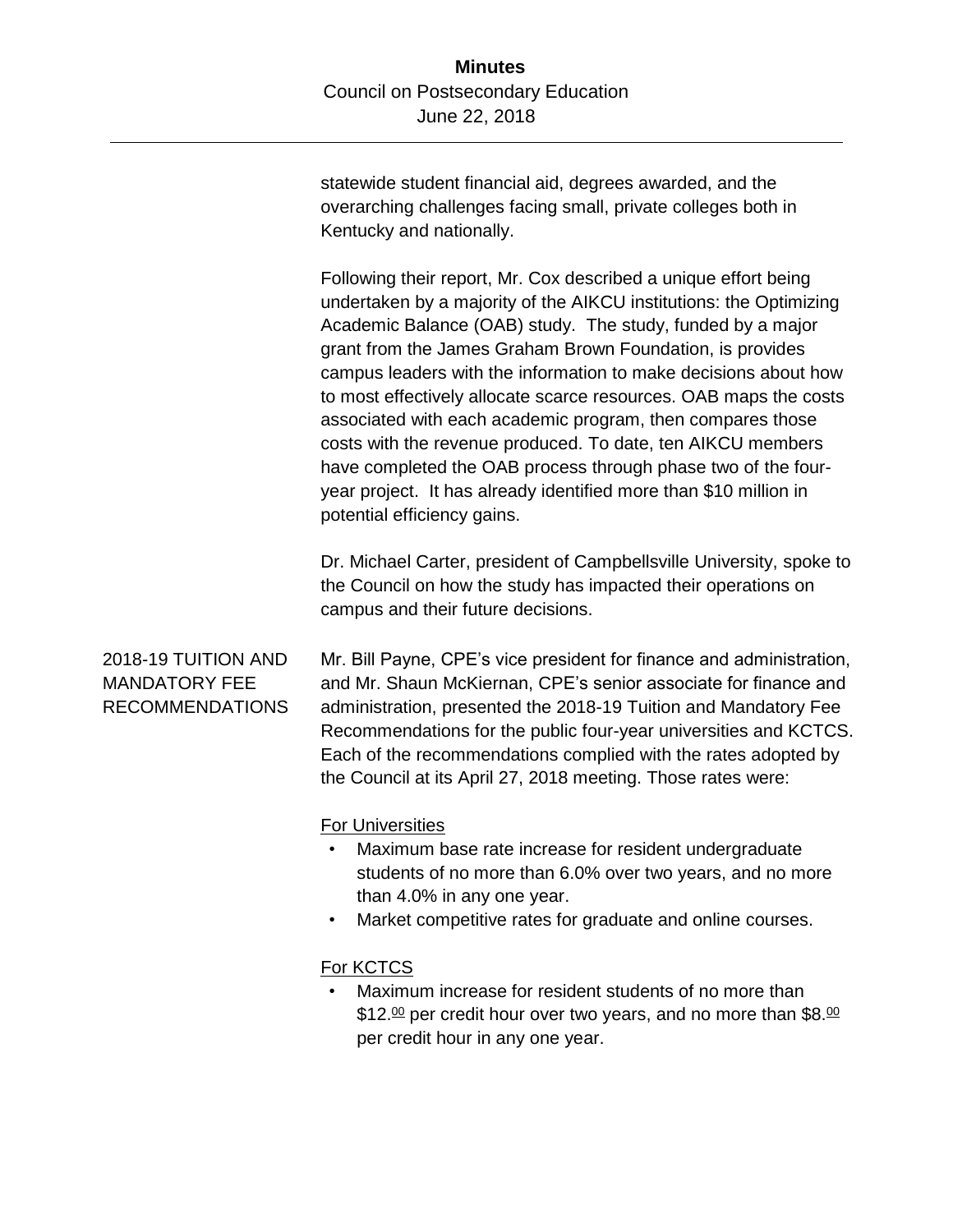The following 2018-19 tuition and mandatory fees were proposed for approval:

|                 | Current  | Proposed |        |         |
|-----------------|----------|----------|--------|---------|
|                 | 2017-18  | 2018-19  |        |         |
|                 | Tuition  | Tuition  | Dollar | Percent |
| Institution     | and Fees | and Fees | Change | Change  |
|                 |          |          |        |         |
| UK              | \$11,772 | \$12,070 | \$298  | 2.5%    |
| UofL            | 11,068   | 11,460   | 392    | 3.5%    |
| EKU             | 8,996    | 8,996    | O      | 0.0%    |
| <b>KSU</b>      | 8,184    | 8,500    | 316    | 3.9%    |
| MoSU            | 8,818    | 8,818    | 0      | 0.0%    |
| MuSU            | 8,820    | 9,084    | 264    | 3.0%    |
| <b>NKU</b>      | 9,360    | 9,648    | 288    | 3.1%    |
| WKU             | \$10,002 | \$10,402 | \$400  | 4.0%    |
|                 |          |          |        |         |
| <b>KCTCS</b>    |          |          |        |         |
| Per Credit Hour | \$162.00 | \$169.00 | \$7.00 | 4.3%    |
| 30 Credit Hours | \$4,860  | \$5,070  | \$210  | 4.3%    |

Prices shown above are base rates. They do not include special use fees at some universities or an agency bond fee at KCTCS.

MOTION: Dr. Staat moved that the Council approve the 2018-19 tuition and mandatory fee rates as submitted for Eastern Kentucky University, Kentucky State University, Morehead State University, Murray State University, Northern Kentucky University, University of Kentucky, University of Louisville, Western Kentucky University, the Kentucky Community and Technical College System. Mr. Torres seconded the motion.

Mr. Torres wanted to reiterate his concern that continuing rate increases put a burden on students and may continue to affect declining enrollments at the campuses in the long-term.

VOTE: The motion passed unanimously.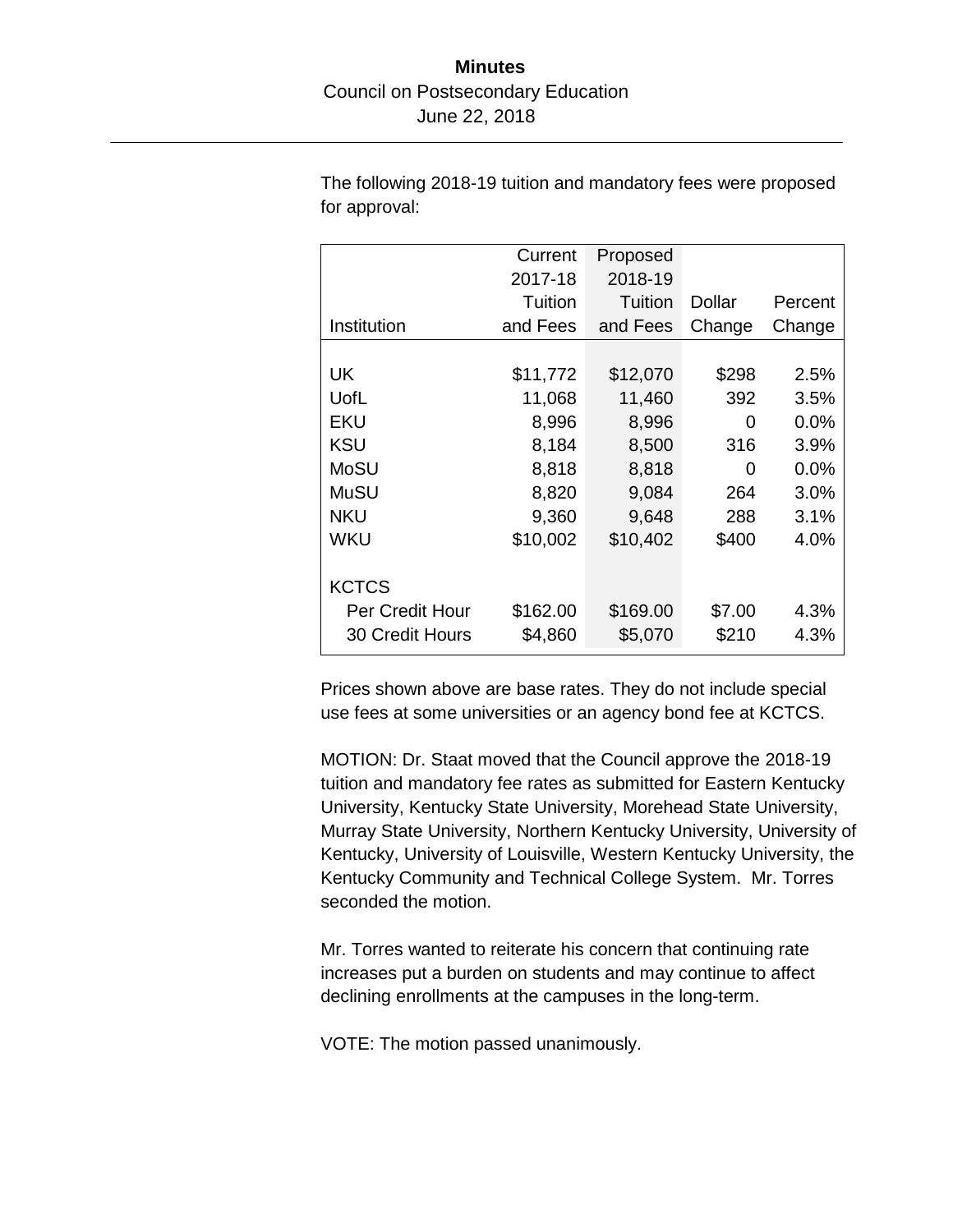# ASSET PRESERVATION FEE EXCEPTION REQUESTS

On February 2, 2018, the Council on Postsecondary Education approved an policy that allows institutions to request an exemption from a Council-approved tuition and fee rate ceiling for an asset preservation fee that meets certain policy provisions. According to the policy:

An asset preservation fee is a mandatory, flat-rate fee that has been approved by an institution's governing board, the revenue from which shall either be expended upon collection on asset preservation and renovation and fit-foruse capital projects, or used to pay debt service on agency bonds issued to finance such projects, that support the instructional mission of the institution.

The policy requires that a proposed fee and the project(s) it will support be approved by an institution's governing board, and that the fee's impact on total tuition and fee charges will be reasonable in the year in which the fee is imposed. According to Council policy, a fee that qualifies for an exemption and is approved by the Council shall not be in effect for a period longer than 25 years.

The Council on Postsecondary Education has discretion under the policy to determine whether or not a proposed fee is reasonable and may exempt the fee in its entirety or some portion thereof in the event that a phase-in period is deemed necessary.

#### Eastern Kentucky University

On June 11, 2018, Eastern Kentucky University submitted an Asset Preservation Fee request to the Council. Staff reviewed documentation for the proposed fee and asset preservation projects contained in their submission and found that the university's proposal meets the criteria of the Council's new Asset Preservation Fee Exception Policy.

- The amount of the proposed fee is  $$10.<sup>00</sup>$  per-credit-hour and will be capped at \$300 annually for full-time students, effective fall semester 2018. The fee will not apply to dual-credit or online credit hours.
- In terms of impact, the proposed  $$10.<sup>00</sup>$  per-credit-hour fee equates to a 3.3 percentage point increase above the 2017-18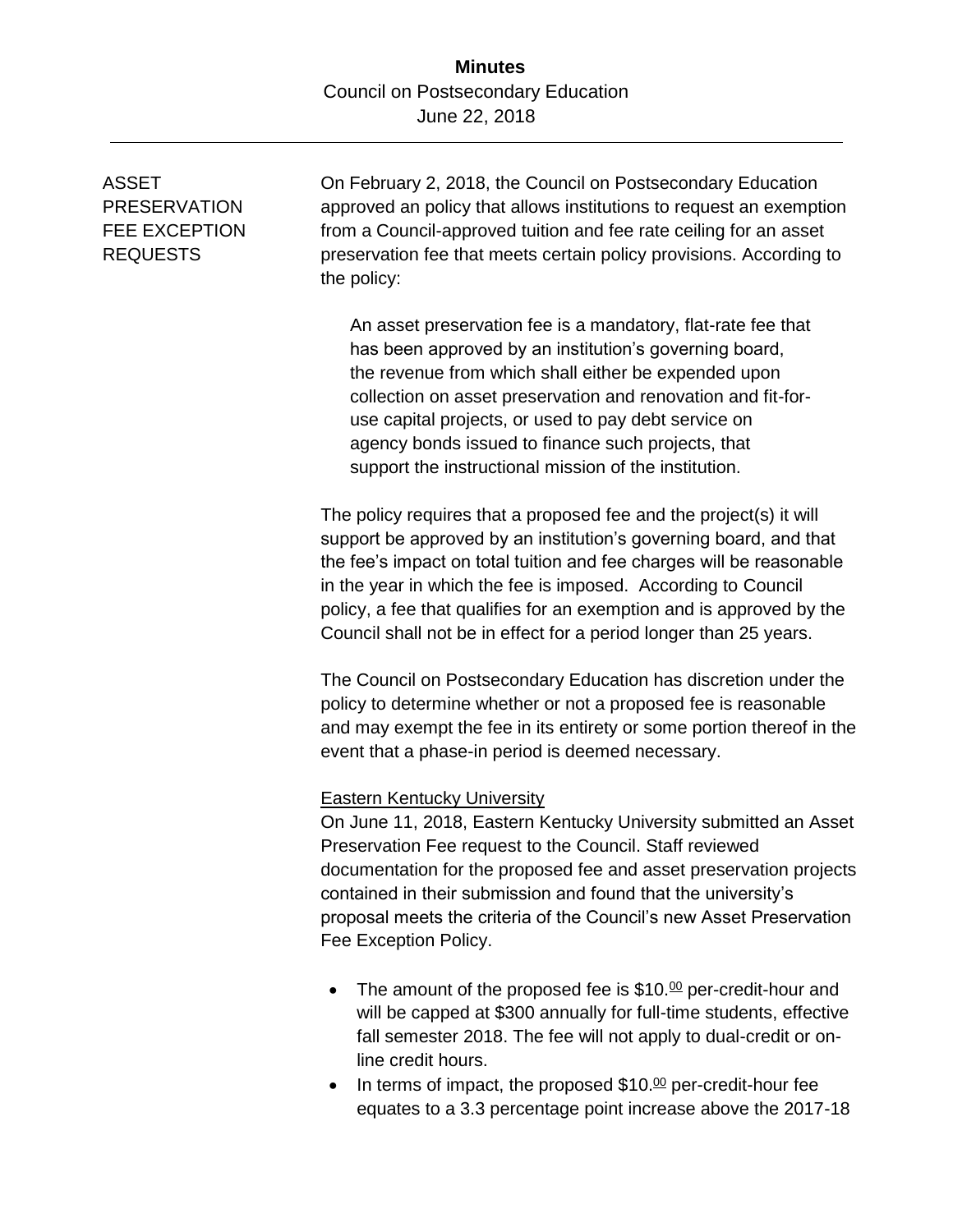tuition and fee base rate for a full-time resident undergraduate student.

 All revenue generated from the proposed fee, estimated to be \$3,000,000 annually, will be used to pay for Education and General (E&G) asset preservation projects, which will be reported annually to the Council. The fee will terminate in 25 years (2043).

MOTION: Ms. Moore moved that the Council approve a \$10. $\frac{00}{2}$  percredit-hour Asset Preservation Fee as proposed by Eastern Kentucky University, to be implemented fall semester 2018. Mr. Reynolds seconded the motion.

In discussion, Mr. Torres remarked that as a former student at EKU, he stated that the repairs are desperately needed. Ms. Halbauer stated that she wanted to ensure transparency of the mandatory fee for any campus that adopts an Asset Preservation Fee Exception Request is upheld and was concerned that the establishment of an additional fee is confusing to students.

VOTE: The motion passed unanimously.

## Morehead State University

On June 11, 2018, Morehead State University submitted an Asset Preservation Fee request to the Council. Staff has reviewed documentation for the proposed fee and asset preservation projects contained in their submission and finds that the university's proposal meets the criteria of the Council's new Asset Preservation Fee Exception Policy.

- The amount of the proposed fee will be  $$5.\t{0}$  per-credit-hour and will be capped at 12 credit hours per academic term (\$60) for full-time students, effective fall semester 2018. The fee will not apply to dual-credit hours.
- In terms of impact, the proposed  $$5.\frac{00}{2}$  per-credit-hour fee equates to a 1.4 percentage point increase above the 2017- 18 tuition and fee base rate for a full-time resident undergraduate student.
- All revenue generated from the proposed fee, estimated to be \$775,000 annually, will be used to pay for Education and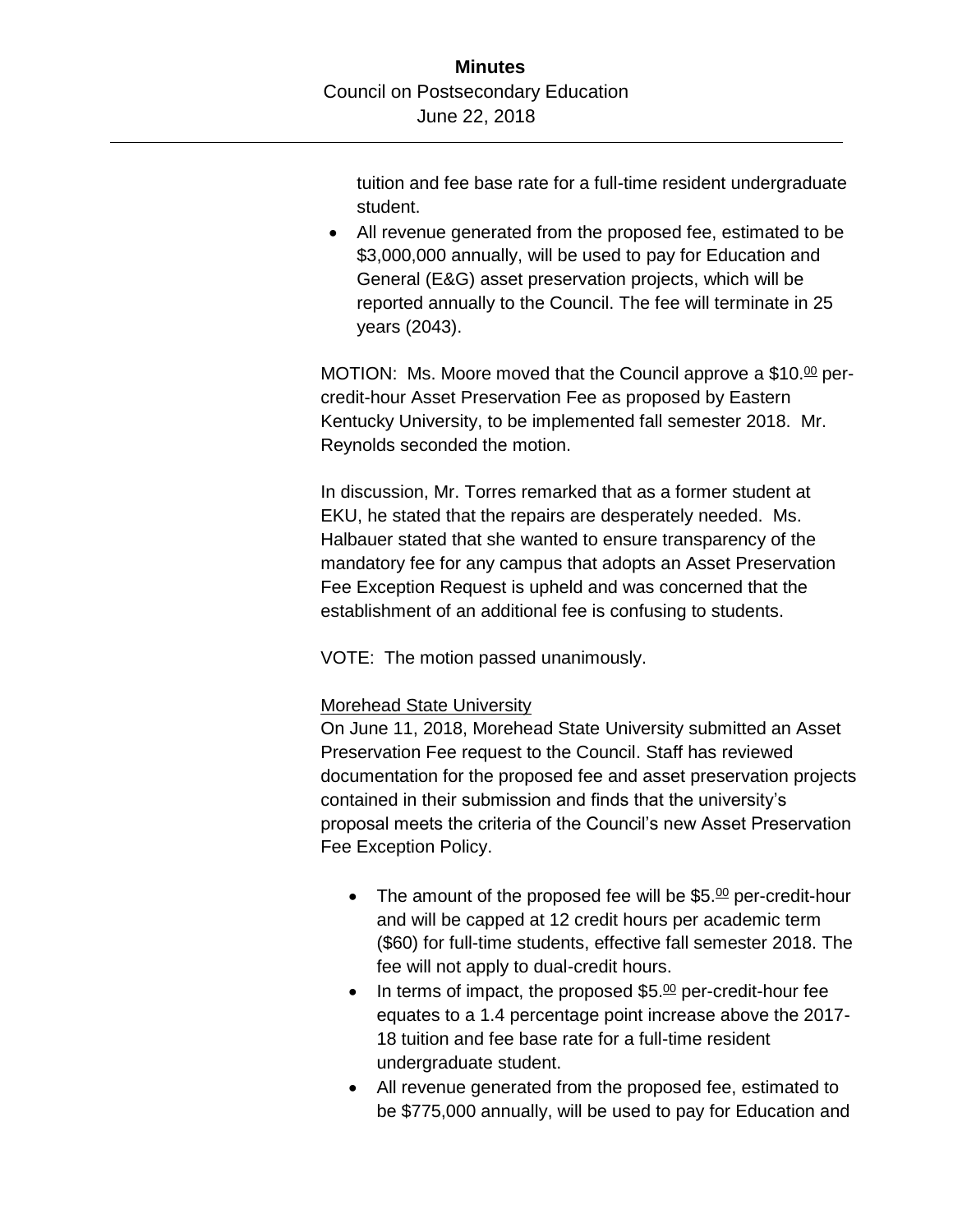General (E&G) asset preservation projects, which will be reported annually to the Council. The fee will terminate in 25 years (2043).

MOTION: Dr. Staat moved that the Council approve a  $$5.\t%$  percredit-hour Asset Preservation Fee as proposed by Morehead State University, to be implemented fall semester 2018. Mr. Reynolds seconded the motion.

VOTE: The motion passed unanimously.

#### Kentucky State University

On June 12, 2018, Kentucky State University submitted an Asset Preservation Fee request to the Council. Staff has reviewed documentation for the proposed fee and asset preservation projects contained in their submission and finds that the university's proposal meets the criteria of the Council's new Asset Preservation Fee Exception Policy.

- The amount of the proposed fee will be  $$10. $\text{m}$  per-credit$ hour and will be capped at 30 credit hours per academic year (\$300) for full-time students, effective fall semester 2018. The fee will not apply to dual-credit hours.
- $\bullet$  In terms of impact, the proposed \$10. $\omega$  per-credit-hour fee equates to a 3.7 percentage point increase above the 2017- 18 tuition and fee base rate for a full-time resident undergraduate student
- All revenue generated from the proposed fee, estimated to be \$340,000 annually, will be used to pay for Education and General (E&G) asset preservation projects, which will be reported annually to the Council. The fee will terminate in 25 years (2043).

MOTION: Ms. Halbauer moved that the Council approve a \$10.00 per-credit-hour Asset Preservation Fee as proposed by Kentucky State University, to be implemented fall semester 2018. Mr. Torres seconded the motion.

VOTE: The motion passed. Mr. Brandstetter abstained.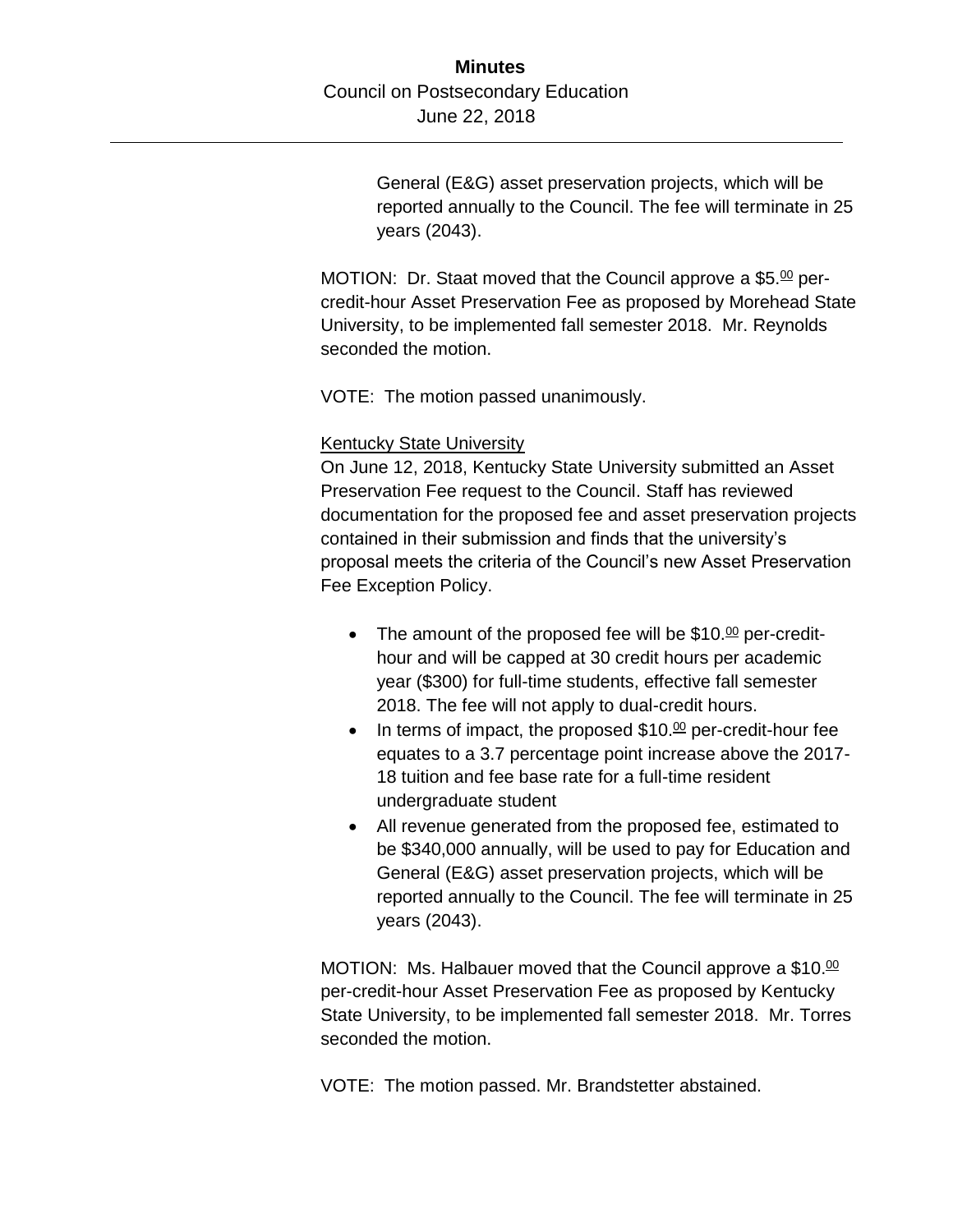| 2018-19 AGENCY<br><b>OPERATING BUDGET</b>        | Dr. Payne and Mr. McKiernan presented the proposed 2018-19<br><b>CPE Agency Operating Budget.</b>                                                                                                                                                                                                                                                                                                                                                                                                                                                                                                                                                                                                                                                                                                                                                                                                                           |
|--------------------------------------------------|-----------------------------------------------------------------------------------------------------------------------------------------------------------------------------------------------------------------------------------------------------------------------------------------------------------------------------------------------------------------------------------------------------------------------------------------------------------------------------------------------------------------------------------------------------------------------------------------------------------------------------------------------------------------------------------------------------------------------------------------------------------------------------------------------------------------------------------------------------------------------------------------------------------------------------|
|                                                  | Council staff proposed a FY 2018-19 total agency operating budget<br>of \$35.6 million as follows:<br>Postsecondary Coordination - \$3.8M (11%)<br>$\bullet$<br>Data Collection/Analysis - \$1.2M (3%)<br>$\bullet$<br>Contract Administration - \$0.9M (3%)<br>Contract Spaces - \$6.0M (17%)<br>$\bullet$<br>Technology & Academic Support - \$5.0M (14%)<br>$\bullet$<br>Ovarian Cancer Screenings - \$0.5M (1%)<br>$\bullet$<br>Adult Education Coordination - \$1.7M (5%)<br>$\bullet$<br>Adult Education Local Programs - \$16.6M (46%)                                                                                                                                                                                                                                                                                                                                                                               |
|                                                  | General Fund appropriations support 55 employees, down from 97<br>staff in 2007-08. Fourteen staff, down from 27 in fiscal 2007-08,<br>work for Adult Education and are funded through the Agency<br>Operations budget.                                                                                                                                                                                                                                                                                                                                                                                                                                                                                                                                                                                                                                                                                                     |
|                                                  | MOTION: Mr. Reynolds moved that the Council approve the 2018-<br>19 CPE Agency Budget. Dr. Staat seconded the motion.                                                                                                                                                                                                                                                                                                                                                                                                                                                                                                                                                                                                                                                                                                                                                                                                       |
|                                                  | VOTE: The motion passed unanimously.                                                                                                                                                                                                                                                                                                                                                                                                                                                                                                                                                                                                                                                                                                                                                                                                                                                                                        |
| <b>INTERIM CAPITAL</b><br><b>PROJECT – KCTCS</b> | Mr. McKiernan presented the staff recommendation that the<br>Council approve a KCTCS request for Technical Campus Building<br>B Roof Replacement at the Jefferson Community and Technical<br>College, funded with \$2,000,000 of agency restricted funds. The<br>project was approved by the KCTCS Board of Regents on June 15,<br>2018. This project will provide a new roof for the entirety of Building<br>B on the Technical Campus of JCTC located at 727 West Chestnut<br>Street in Louisville. Part of the roof is 25 years old, while another<br>part of the roof is 43 years old. The roof has been leaking. This<br>building houses the following programs: Welding, Automotive,<br>Wood Working, Advanced Manufacturing, HVAC and Electricity.<br>KCTCS officials have confirmed that funds for this project are in<br>place and that funding this project will not jeopardize funding for<br>existing programs. |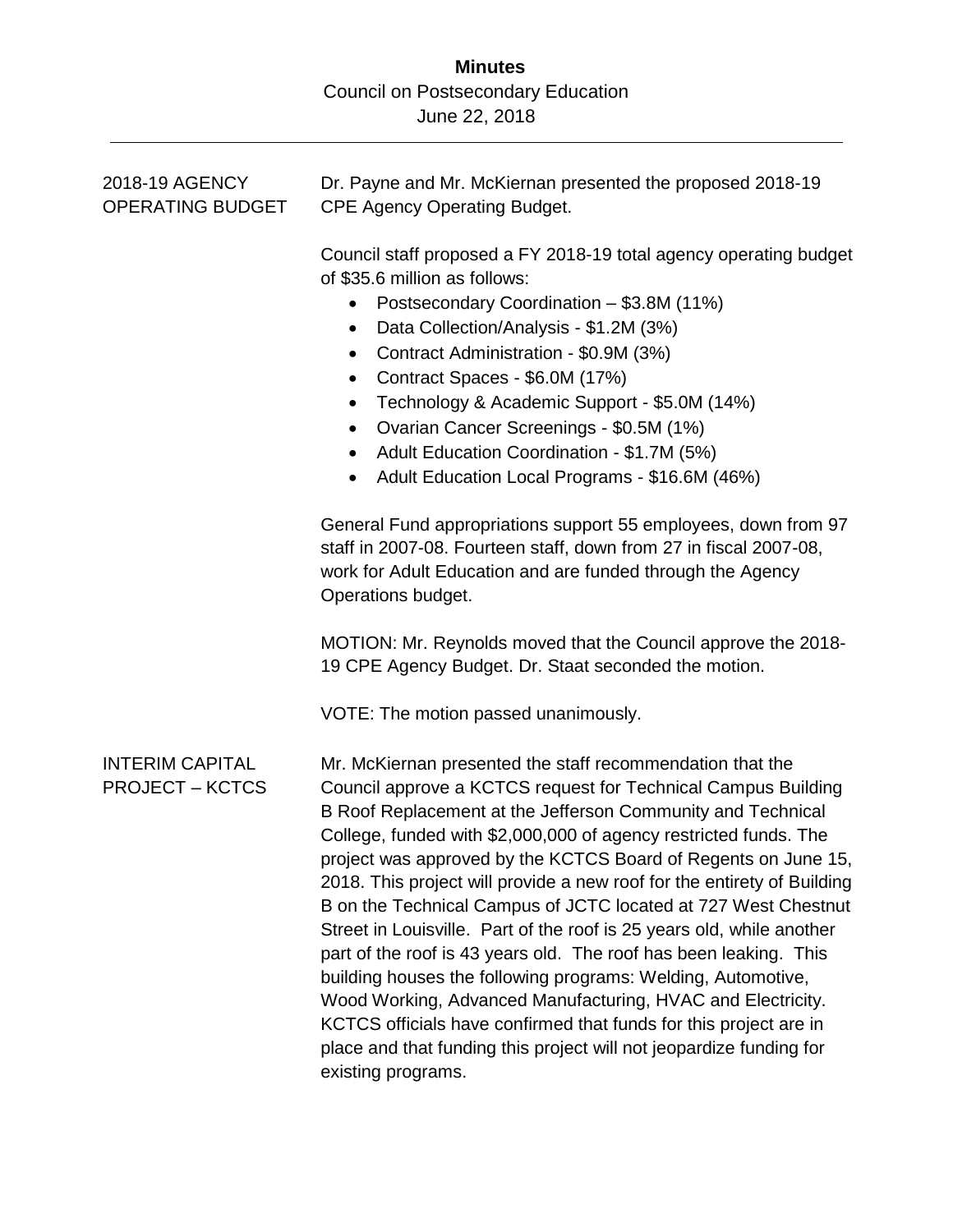|                                                                                                | MOTION: Mr. Brandstetter moved that the Council approve<br>KCTCS's request for Jefferson Community and Technical College's<br>Technical Campus Building B Roof Replacement, funded with<br>\$2,000,000 of agency restricted funds. Ms. Harper seconded the<br>motion.                                                                                                                                                                                                                                                                                                                                                          |
|------------------------------------------------------------------------------------------------|--------------------------------------------------------------------------------------------------------------------------------------------------------------------------------------------------------------------------------------------------------------------------------------------------------------------------------------------------------------------------------------------------------------------------------------------------------------------------------------------------------------------------------------------------------------------------------------------------------------------------------|
|                                                                                                | VOTE: The motion passed unanimously.                                                                                                                                                                                                                                                                                                                                                                                                                                                                                                                                                                                           |
| <b>UPDATE FROM</b><br><b>KENTUCKY</b><br><b>WORKFORCE</b><br><b>INNOVATION BOARD</b><br>(KWIB) | The 42-member Kentucky Workforce Innovation Board (KWIB)<br>serves as an advisory board to the Governor on workforce training<br>and development issues. The KWIB is charged with creating a<br>statewide vision for workforce development and adopt a plan to<br>move Kentucky forward through workforce training and<br>development.                                                                                                                                                                                                                                                                                         |
|                                                                                                | KWIB's strategic plan was adopted in February, 2018 – Kentucky<br>Work Ready: An Urgent Call to Action. The plan was developed<br>through an environmental scan of Kentucky's labor market data,<br>over 100 interviews conducted with employers and workforce<br>development leaders across the Commonwealth, and the<br>completion of a day-long planning retreat. As a result, vision and<br>desired impact is to "create a workforce development system that is<br>value driven for employers, aligns education with industry<br>demands, prepares Kentuckians for the future of work and drives<br>economic development." |
|                                                                                                | Aaron Thompson, CPE's executive vice president and chief<br>academic officer, serves as the postsecondary and adult<br>education's representative on KWIB. Dr. Jay Box, president of<br>KCTCS, is a member of the KWIB steering committee.                                                                                                                                                                                                                                                                                                                                                                                     |
|                                                                                                | Melissa Aquilar, KWIB's executive director, provided the Council<br>with more details on the strategic plan and the importance of<br>postsecondary education in its implementation.                                                                                                                                                                                                                                                                                                                                                                                                                                            |
| <b>RESOLUTIONS</b>                                                                             | The Council adopted resolutions honoring the following individuals<br>for their dedication and service to the Council and the<br>Commonwealth of Kentucky:                                                                                                                                                                                                                                                                                                                                                                                                                                                                     |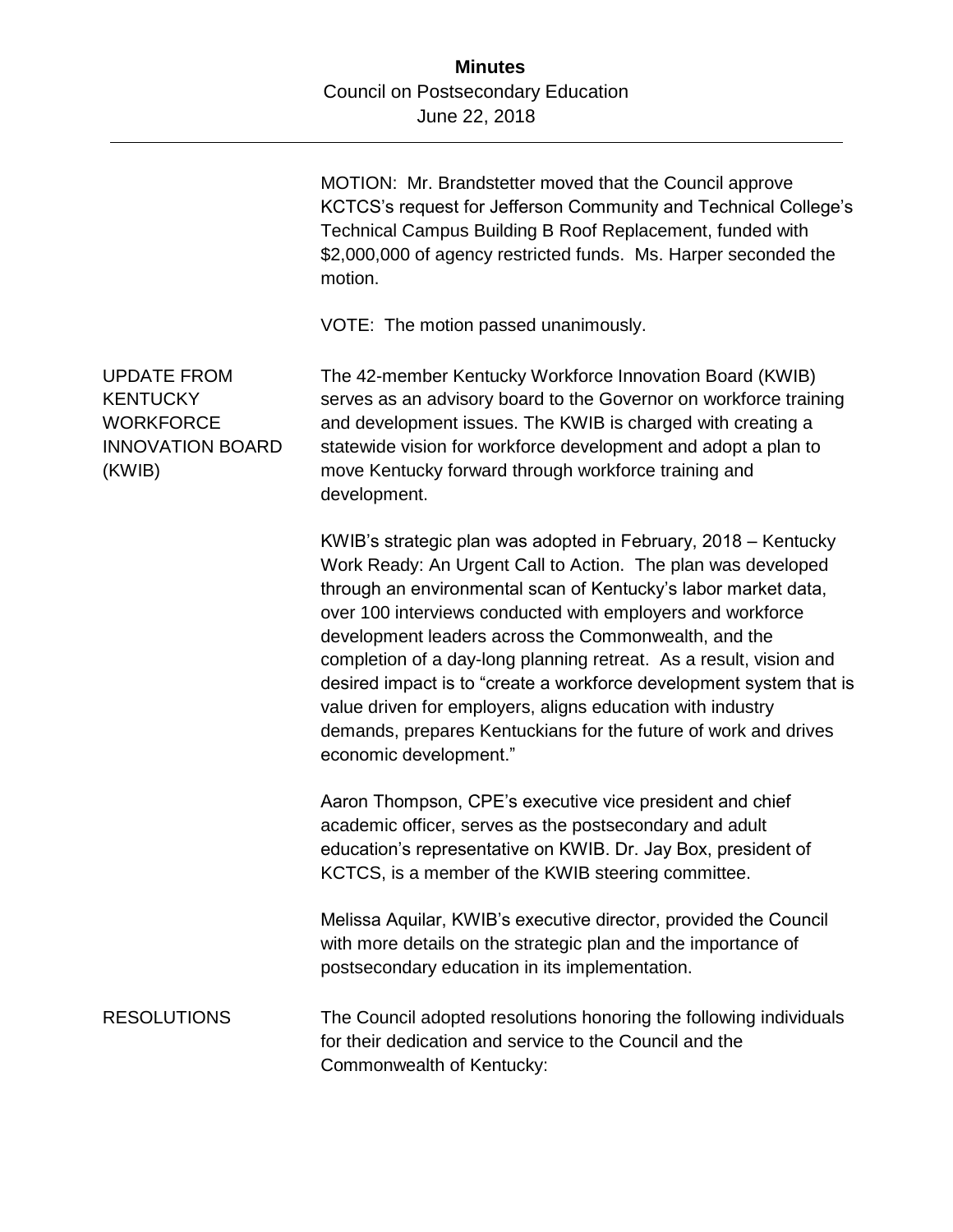- Gerald St. Amand, interim president of Northern Kentucky **University**
- Gregory Postel, interim president of the University of Louisville
- Robert L. King, president of the Council on Postsecondary **Education**

Dr. Thompson and Mr. Travis Powell, CPE's general counsel, presented the staff proposed amendments to Kentucky's regulation 13 KAR 2:020, which sets guidelines for admission and course placement at public postsecondary institutions.

KRS 164.020(8) requires that the Council on Postsecondary Education set minimum admission standards for students who wish to enroll at public postsecondary education institutions. 13 KAR 2:020 fulfills this obligation and advises prospective students, local school districts, and public postsecondary institutions on the minimum requirements for admission and course placement to facilitate transition into postsecondary education.

The proposed amendment simplifies the current structure for minimum admission criteria and related course placement by focusing on core state-level policy objectives. It requires that traditional high school graduates admitted to a public university have a high school GPA of 2.5 on a 4.0 scale. Students with a 2.0 to 2.49 may enroll after signing a learning contract with the institution that specifies the advising, mentoring, tutoring and support services expectations for both the student and the institution, student learning goals and expectations, student participation requirements in a financial literacy program, the process by which student progress will be monitored, and the specified length of the learning contract.

The amendment also mandates the implementation of the corequisite model for students needing remediation in core content areas. A corequisite course is a credit-bearing course that includes enhanced academic supports, such as additional hours of instruction, tutoring, mentoring, or advising. Moving toward the corequisite model of remediation will assist students in progressing to a degree more quickly outside the traditional developmental

13 KAR 2:020. GUIDELINES FOR ADMISSION TO STATE-SUPPORTED POSTSECONDARY **INSTITUTIONS**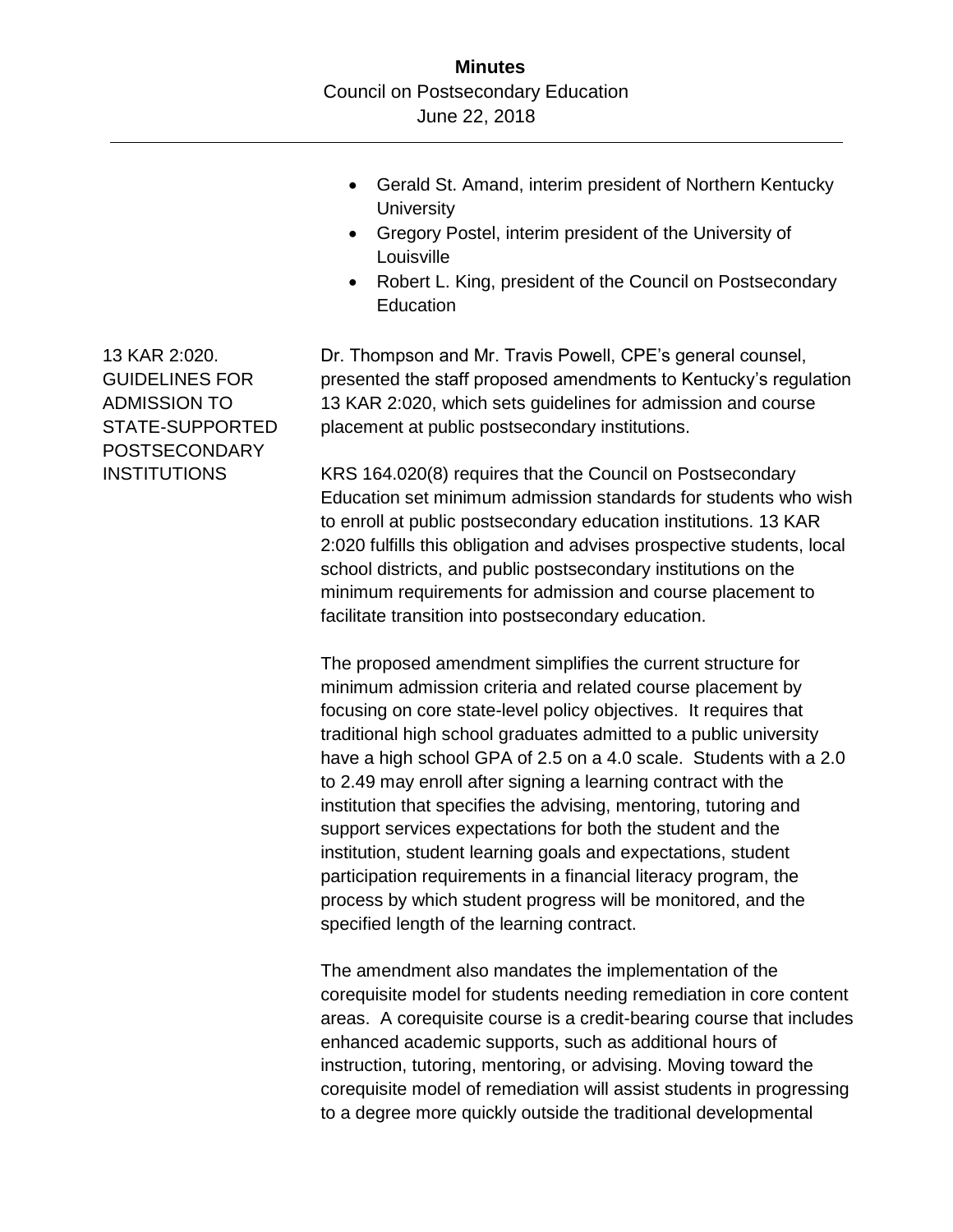model, which is often more costly and ineffective in progressing students toward degree completion. MOTION: Mr. Brandstetter moved that the Council approve the proposed amendments to Kentucky's regulation 13 KAR 2:020. Ms. Moore seconded the motion. In discussion, Dr. Thompson verified that most additional services would also be available to those with a GPA higher than 2.5. VOTE: The motion passed unanimously. COMMENTS ON 13 KAR 3:060 HIGH SCHOOL **EQUIVILANCY** DIPLOMA AWARDED FOR CREDIT HOUR COMPLETION AT KCTCS INSTITUTIONS On April 27, 2018, the Council approved the filing of the following new Kentucky Administrative Regulation: 13 KAR 3:060. High School Equivalency Diploma Awarded for Credit Hour Completion at KCTCS Institutions. It was filed with the Legislative Research Commission on May 14, 2018. Public comments can be submitted through June 30, 2018 and the hearing is scheduled for June 21, 2018 at 10:00 a.m. As of the date of the Council meeting, there were no requests to be heard or comments made on the regulation. No action was taken by the Council. NEW ACADEMIC PROGRAMS KRS 164.020 (15) empowers the Council on Postsecondary Education to define and approve the offering of all postsecondary education technical, associate, baccalaureate, graduate, and professional degree, certificate, or diploma programs in the public postsecondary education institutions. At the meeting, Dr. Aaron Thompson presented five new academic programs for approval. Eastern Kentucky University • Bachelor of Science in Digital Forensics and Cybersecurity (CIP 43.0116). Dr. Deborah Whitehouse, EKU's Interim Senior Vice President for Academics and Provost, attended the meeting to answer questions

from the Council.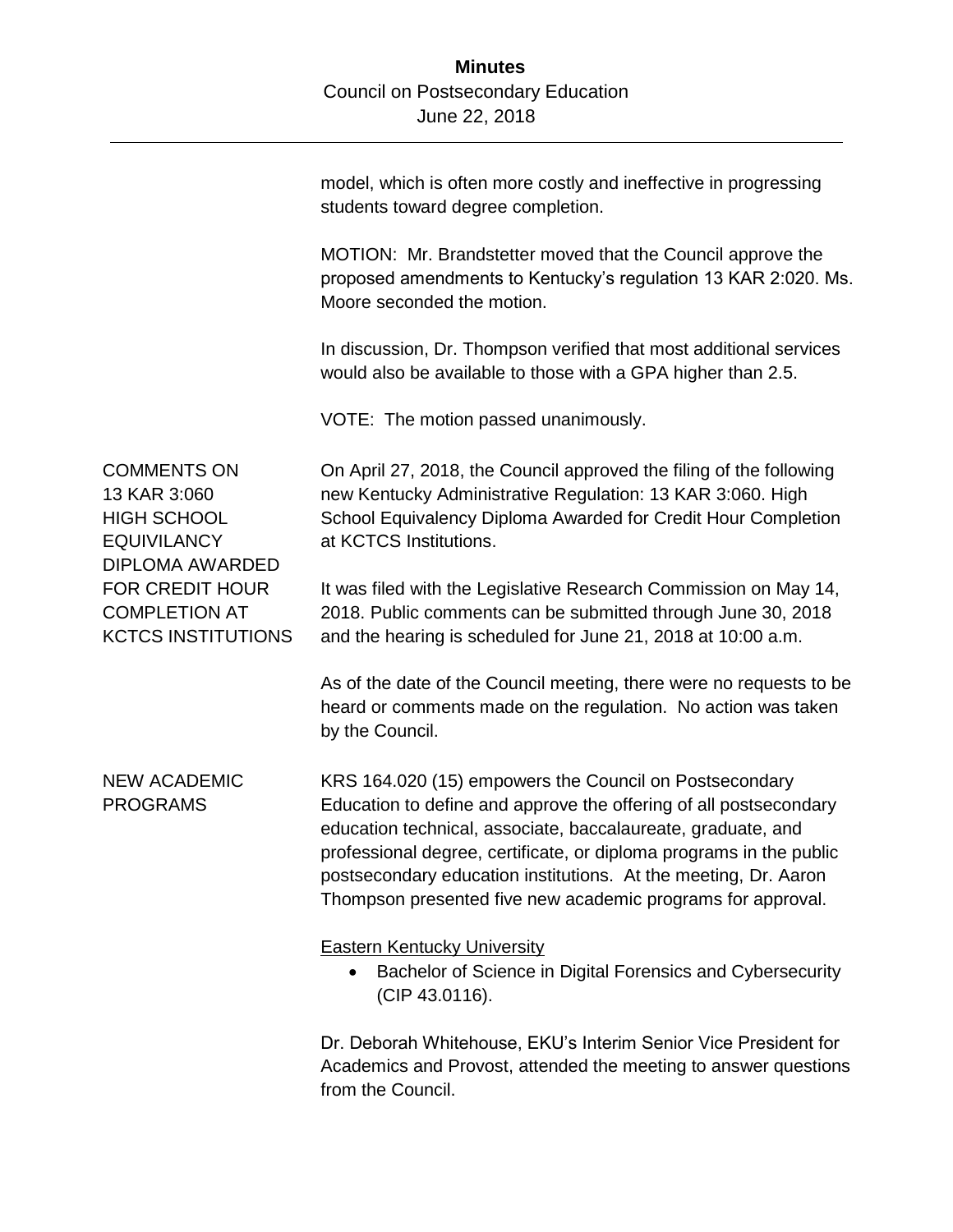MOTION: Ms. Torres moved that the Council approve EKU's new academic program as presented. Mr. Beal seconded the motion.

VOTE: The motion passed unanimously.

University of Kentucky

- Doctor of Philosophy in Forest and Natural Resource Science (CIP 03.0101)
- Master of Arts in Teaching Secondary STEM Education (CIP 13.1206)
- Master of Fine Arts in Curatorial Studies (CIP 50.1002)
- Master of Science in Urban and Environmental Design (CIP 04.0301)

The following individuals from UK were present to answer questions from the Council: Rob Jensen, Director of the School of Art and Visual Studies; Steven Price, Professor in the Department of Forestry; Rosetta Sandidge, Associate Dean, College of Education; and Brent Sturlaugson, Professor, School of Architecture.

MOTION: Dr. Staat moved that the Council approve UK's new academic programs as presented. Mr. Brandstetter seconded the motion.

VOTE: The motion passed unanimously.

2019 MEETING DATES CPE staff proposed the Council meeting dates for the first half of the 2019 calendar year: Feb. 21-22, Apr. 25-26, and Jun. 27-28.

> MOTION: Ms. Harper moved that the Council approve the proposed 2019 meeting dates as presented. Dr. Staat seconded the motion.

VOTE: The motion passed unanimously.

CPE PRESIDENT SEARCH COMMITTEE REPORT At the April 27, 2018 meeting, Chair Sherrill Zimmerman appointed the CPE Presidential Search Committee to oversee the search process for a president of the Council on Postsecondary Education. The committee's duties include, but are not limited to, identifying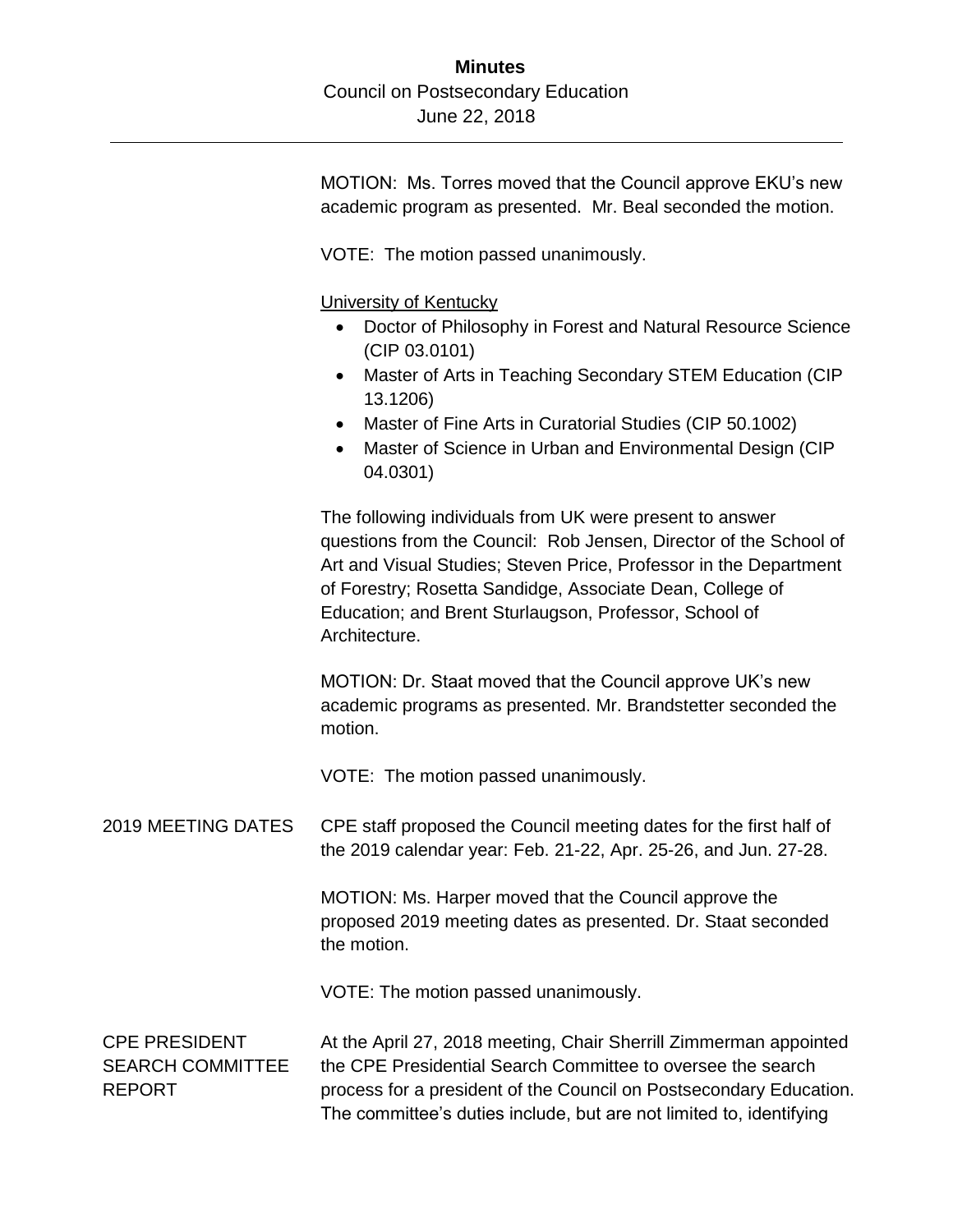and evaluating candidates and making a final recommendation to the full board for approval.

Since that time, the committee has met three times and finalized a contract with executive search firm, AGB Search, to conduct and coordinate the executive search.

Committee Chair, Ron Beal, briefed the Council on the work of the committee and search firm to-date, the approved timeline, and next steps in the process. He also asked the Council for advisement on the number of final candidates to bring forward to the full Council.

MOTION: Dr. Staat moved that the CPE President Search Committee interview semi-finalists and recommend up to three (3) finalists for interview and consideration by the full board. Ms. Moore seconded the motion.

VOTE: The motion passed unanimously.

Finally, chair Sherrill Zimmerman appointed Sebastian Torres to the Search Committee, to represent the students' interest.

KENTUCKY SKILLS U 2018-19 AWARDS Reecie Stagnolia, CPE's vice president for adult education, and Jacqueline Korengel, associate vice president, presented the recent work of Kentucky Skills U, the adult basic education unit of the Kentucky Council on Postsecondary Education,

> On February 12, 2018, Kentucky Skills U issued a Request for Application (RFA) for service provider grants made available through General Fund appropriations and the Workforce Innovation Opportunity Act (WIOA), Title II, Adult Education and Family Literacy Act (AEFLA).

> The deadline for submission was March 2, 2018, and applicants detailed how they would develop, implement, and improve adult education within the state. Applicants also had to demonstrate past performance and explain how they would implement a new position, the Career Navigator. The Career Navigator will focus on shepherding students through their educational and career advancement journey through: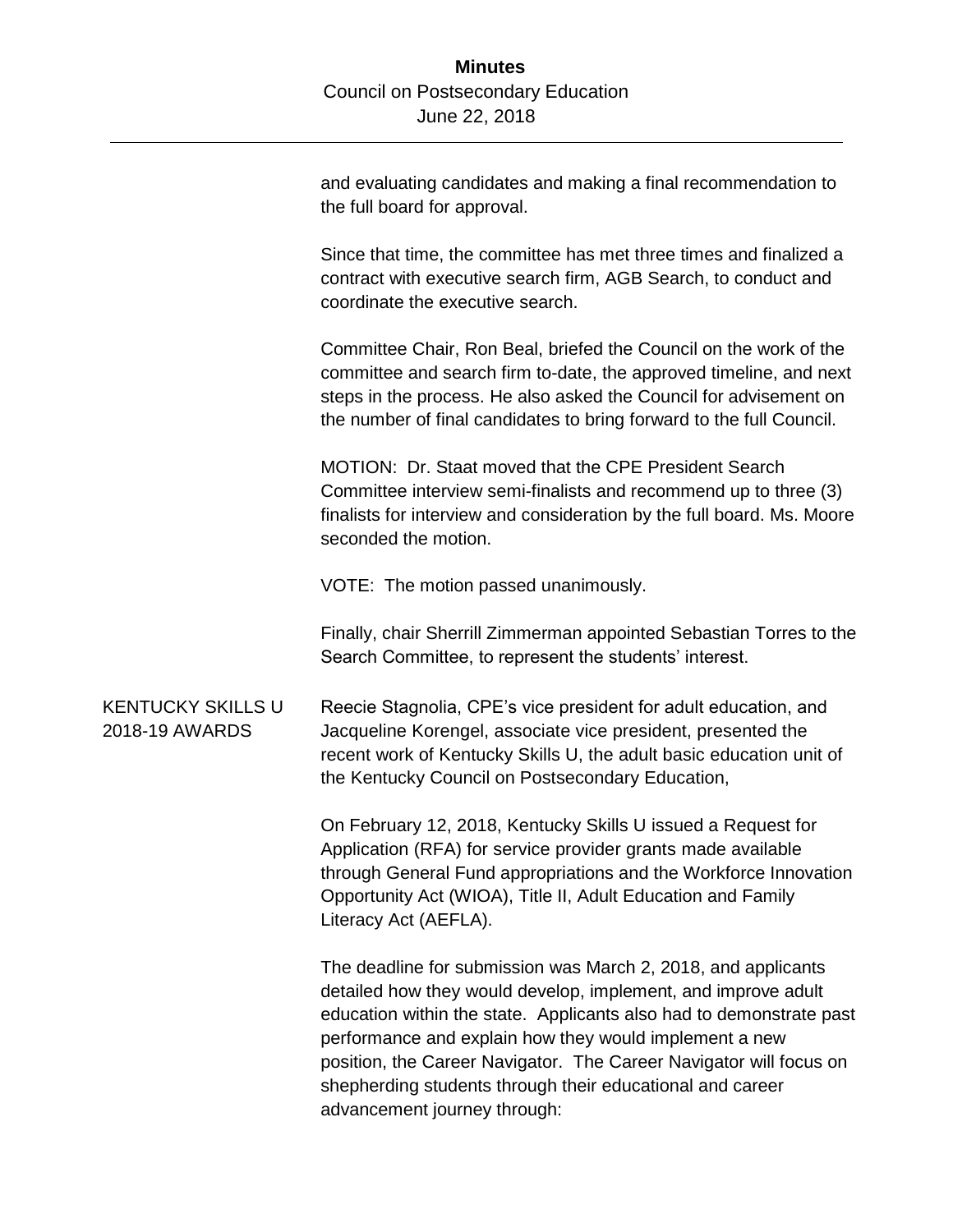|                                                                             | Realistic goal-setting conversations, career exploration, and<br>guidance throughout their adult education passage; and<br>Guidance during the transition process to postsecondary<br>education and training and/or workforce endeavors.                                                                                                                                                                                                                                                                                                                                                                                           |
|-----------------------------------------------------------------------------|------------------------------------------------------------------------------------------------------------------------------------------------------------------------------------------------------------------------------------------------------------------------------------------------------------------------------------------------------------------------------------------------------------------------------------------------------------------------------------------------------------------------------------------------------------------------------------------------------------------------------------|
|                                                                             | Emphasis in the scoring process was placed on: comprehensive,<br>regionalized services; co-enrollment in integrated education and<br>training models career pathways; full-time, dedicated leadership;<br>and service commitments based on student demand needs.                                                                                                                                                                                                                                                                                                                                                                   |
| <b>CPE PRESIDENT'S</b><br><b>REPORT TO THE</b><br><b>COUNCIL</b>            | A written report from President King was provided in the agenda<br>book. Ms. Lee Nimocks, CPE's vice president for policy, planning<br>and external relations, and Dr. David Mahan, executive director for<br>data, research and analysis, provided an update to the Council on<br>the success of promotion and implementation of the 15 to Finish<br>campaign since 2015. CPE staff anticipate releasing a policy brief<br>in July of 2018 that highlights a 20 percentage point increase in<br>overall graduation rates, and a higher correlation between<br>completing 30 credit hours in the first year and degree completion. |
| <b>COMMITTEE ON</b><br><b>EQUAL</b><br><b>OPPORTUNITES</b><br><b>REPORT</b> | A written report on the activities of the January 22 and April 30<br>Committee on Equal Opportunities (CEO) meetings. Dr. Thompson<br>introduced Dr. Dawn Offutt to the Council, who replaces Caroline<br>Atkins as the staff contact for the CEO.                                                                                                                                                                                                                                                                                                                                                                                 |
|                                                                             | Mr. Powell also briefed the Council on the campuses mid-plan<br>review of strategies implemented since their approval in 2016. The<br>CEO will monitor that review and present any substantial changes<br>to the full Council as necessary.                                                                                                                                                                                                                                                                                                                                                                                        |
| <b>KENTUCKY</b><br><b>COMMISSIONER ON</b><br><b>EDUCATION REPORT</b>        | A written report from Interim Commissioner Lewis was provided in<br>the agenda book.                                                                                                                                                                                                                                                                                                                                                                                                                                                                                                                                               |
| <b>REPORTS FROM</b><br><b>INSTITUTIONS</b>                                  | Reports from the institutions were provided in the agenda book.                                                                                                                                                                                                                                                                                                                                                                                                                                                                                                                                                                    |